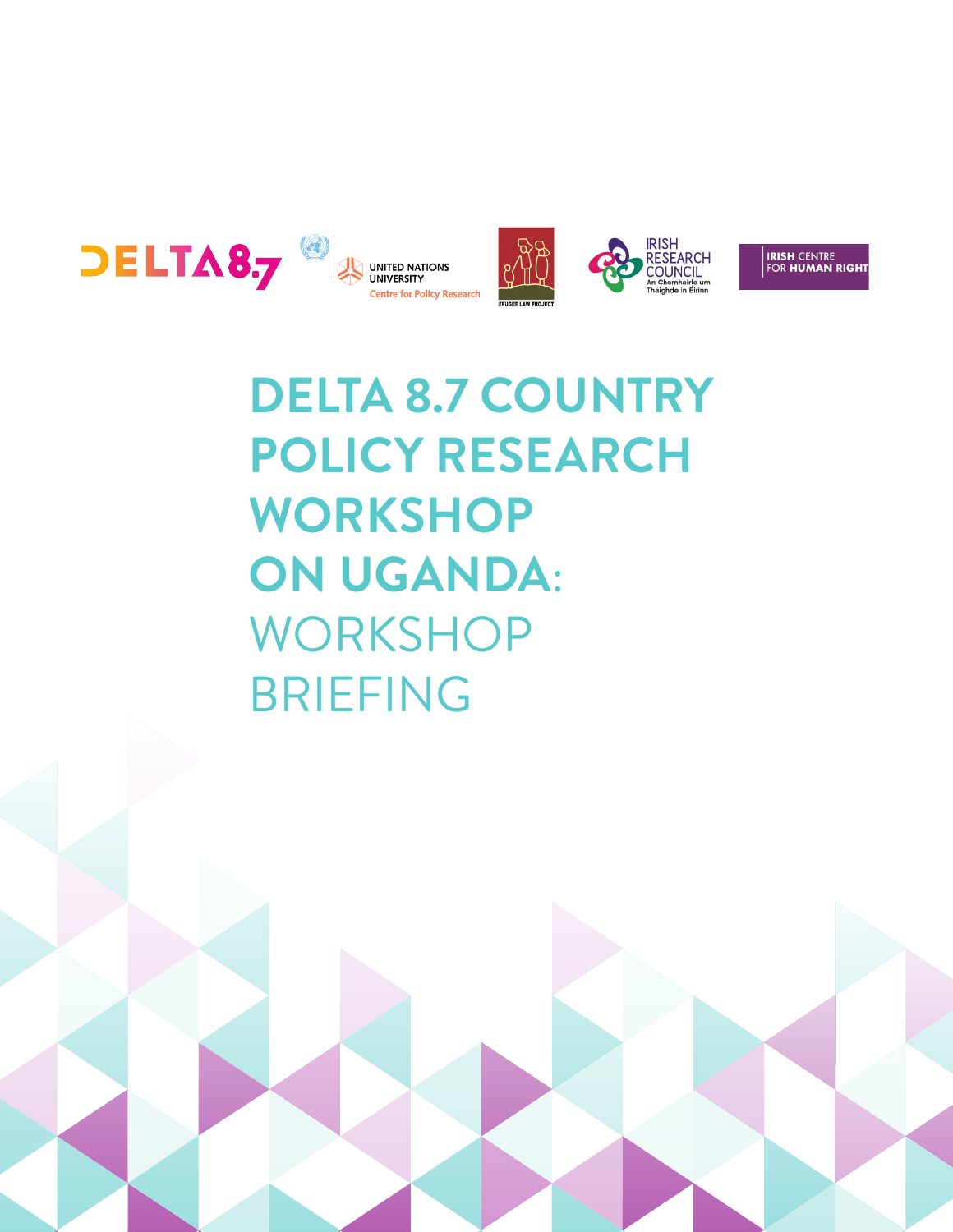ISBN: 978-92-808-6561-5

Copyright United Nations University, 2022. All content (text, visualizations, graphics), except where otherwise specified, is published under a Creative Commons Attribution- Creative Commons Attribution-NonCommercialShareAlike 3.0 IGO license (CC BY-NC-SA 3.0 IGO). Using, re-posting and citing this content is allowed without prior permission.

This briefing was written by Alice Eckstein as an original publication of Delta 8.7 – The Alliance 8.7 Knowledge Platform. Delta 8.7 is funded by the UK Home Office Modern Slavery Innovation Fund (MSIF). This publication was produced independently of MSIF and any views expressed are those of the authors and do not represent the view of the British Government.

Special thanks to our partners, the Refugee Law Project, Makerere University School of Law, and the Irish Centre for Human Rights at the School of Law, National University of Ireland (Galway), who assisted with interviews, organizing and moderating the workshop, and editing the briefing.

As provided for in the Terms and Conditions of Use of Delta 8.7, the opinions expressed in this briefing are those of the workshop participants and do not necessarily reflect those of UNU or its partners.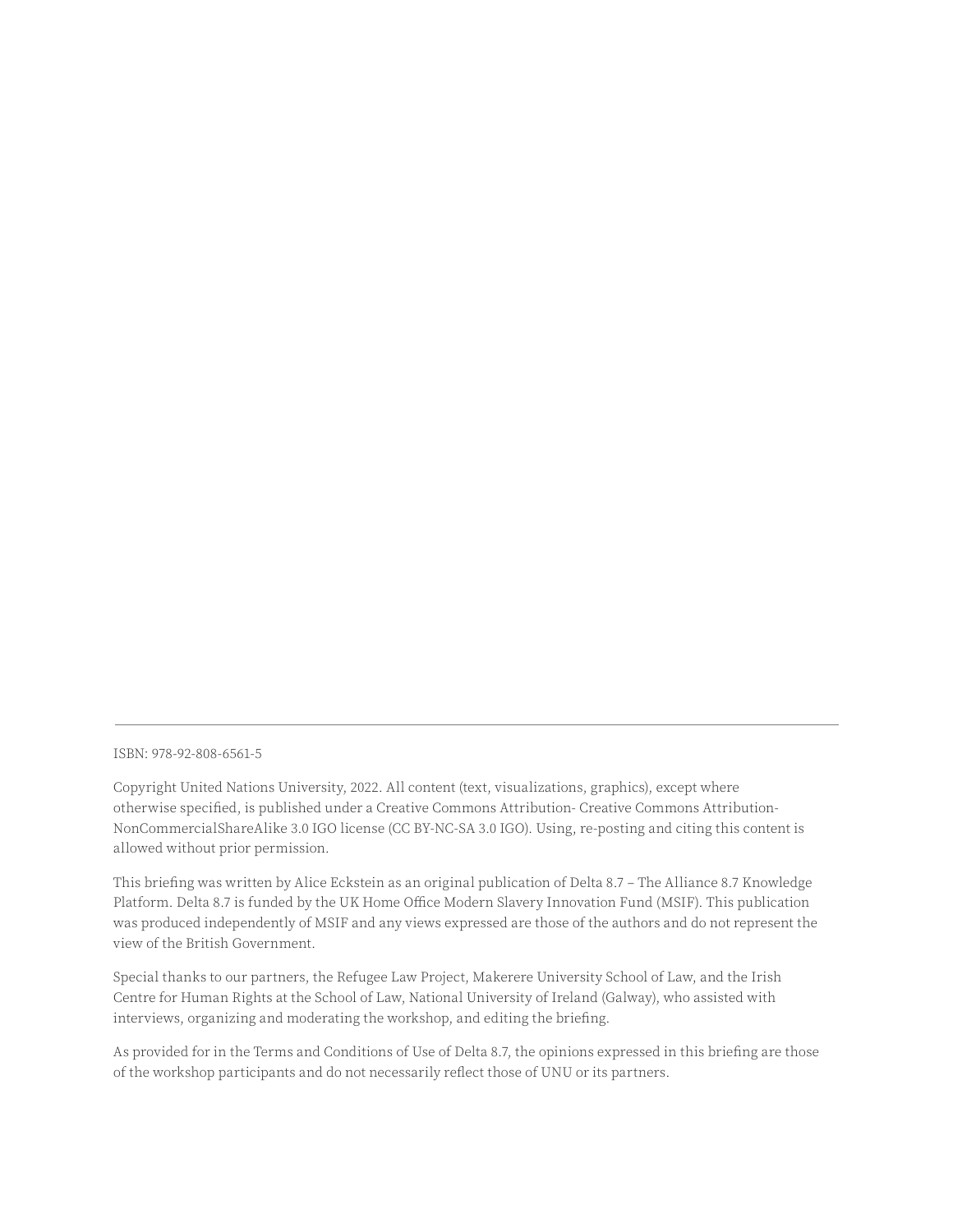# INTRODUCTION

On 9-10 February 2022, Delta 8.7 convened a policy research workshop in partnership with the Refugee Law Project, Makerere University School of Law and the Irish Centre for Human Rights at the School of Law, National University of Ireland - Galway. This workshop was held to facilitate exchange on the most effective measures to prevent, identify and remediate trafficking of persons in refugee and asylum-seeking populations in Uganda.

In preparation for the workshop, interviews were conducted with all workshop participants and other selected experts to identify key policy areas for the discussion. Over the course of the workshop itself, participants in four sessions considered these policy areas and responded to questions identified in the pre-workshop interviews. These policy areas were:

- 1. Regional and continental frameworks to manage trafficking in people on the move
- 2. Trafficking response through local lenses for identification and prevention
- 3. International humanitarian and human rights frameworks
- 4. Identification and prevention at the national level

What follows is a summary of the research needs, best practices and areas in which policy might be better instrumentalized to effectively address human trafficking in the context of refugee and asylum-seeking populations in Uganda. These notes draw upon the workshop discussions as well as the pre-workshop interviews. In the summary of best practices and strengthening policy or implementation, the following key themes have been identified:

- 1. International, regional and national frameworks for action
- 2. Partnerships, collaboration and capacity-building
- 3. Identification and data

We thank the individuals who contributed their insights in interviews or in the workshop, including:

- **• Rachel Bihkole**, Assistant Director, Office of the Director of Public Prosecutions of Uganda
- **• Tito Byenkya**, Head of Protection and Rule of Law, International Rescue Committee
- **• Vincent Cochetel**, Special Envoy for the Central Mediterranean Situation, United Nations High Commissioner for Refugees
- **• Juliet R.N. Gachanja**, Child Rights Technical Advisor, Advocate of the High Court of Kenya
- **• Agnes Igoye**, Deputy National Coordinator, Coordination Office for the Prevention of Trafficking in Persons of Uganda (COPTIP)
- **• Andria Kenney**, Counter-Trafficking in Persons Specialist, International Organization for Migration
- **• Michelle Koinange**, Team Lead for Migration, Council of Anglican Provinces of Africa
- **• Darlson Kusasira**, Senior Community Services Officer, Office of the Prime Minister of Uganda
- **• Patrick Munduga**, Executive Director, Africa Non-profit Chore (ANCHOR)
- **• Devota Nuwe**, Head of Programs, Refugee Law Project
- **• Arnold Okello**, Hope for Justice Uganda
- **• Hanni Stoklosa**, CEO, HEAL Trafficking
- **• Christine Turibamwe**, Magistrate Grade One, Judiciary of Uganda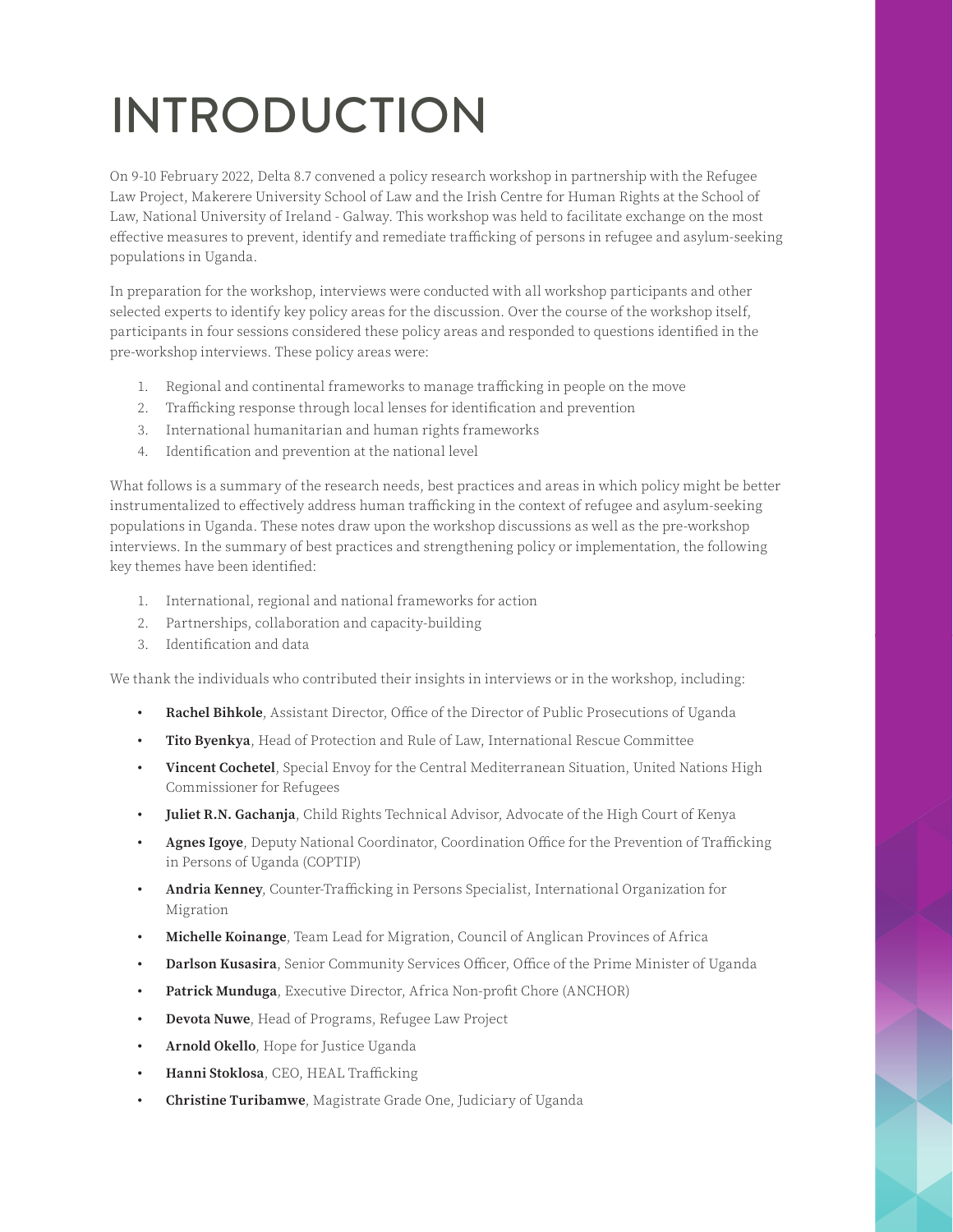Special thanks to session moderators:

- **• Chris Dolan**, Director, Refugee Law Project
- **• Siobhán Mullally**, Director, Irish Centre for Human Rights; UN Special Rapporteur on trafficking in persons, especially women and children
- **• Gilbert Nuwagira**, Assistant to the Director, Refugee Law Project
- **• David Tshimba**, Senior Research Fellow, Refugee Law Project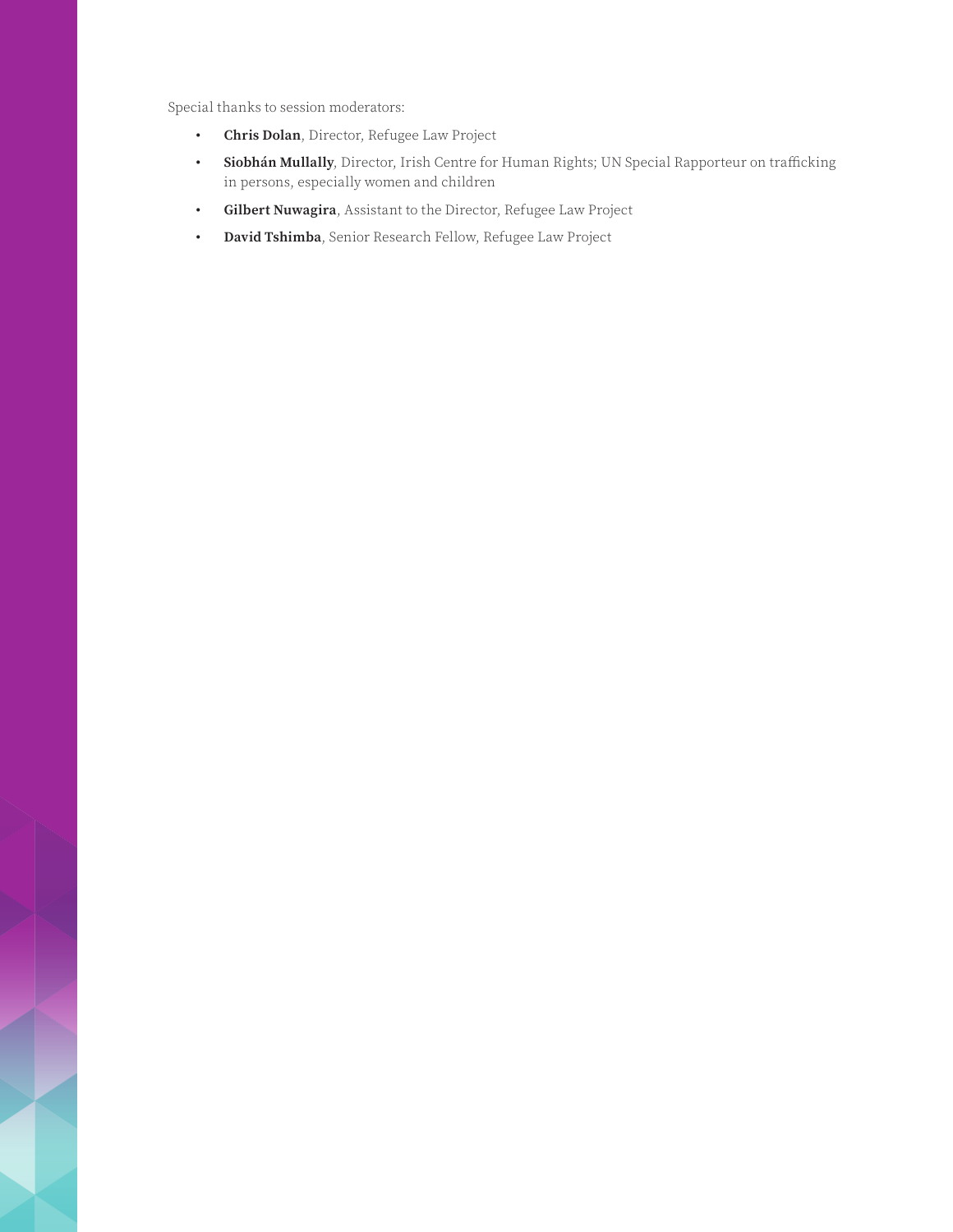## INTERNATIONAL, REGIONAL AND NATIONAL FRAMEWORKS FOR ACTION

Many responses are in place at the international level that address some aspects of human trafficking, but participants in the workshop noted the lack of a systematic mechanism to address trafficking within the humanitarian response system. There is no single accountability mechanism within the international system for trafficking, although trafficking risk may be identified as part of crisis response.

There is no system in place for trafficked persons to seek access to international justice at levels available to victims of other human rights abuses. Identification of trafficked persons within the international humanitarian system may be obscured when a trafficked person seeks support within other protection systems more readily available to them (such as within child protection or sexual and gender-based violence support systems). While this may achieve the goal of immediate protection for a trafficked person, the lack of targeted or long-term support may introduce the risk of re-trafficking for that person, in addition to the loss of accurate data on the scale, prevalence and nature of the offence.

The influence of donor States, the European Union (EU) and the international community on African regional approaches to irregular migration and trafficking in persons and smuggling of migrants has been identified as one area in which disconnection on goals may cause protection gaps. The African Union (AU) and EU were noted as having fundamentally different priorities in addressing African migration: where the AU seeks to provide access to safe migration, the EU's focus is often seen to be on the restriction of movement from African migrants into Europe. Although most migration of Africans occurs within the continent — and of this, very little is irregular migration — donors have focused on irregular migration, and migration to Europe, as a funding priority. As a result, some services may be available in large cities and capitals, but along the routes themselves there are few anti- trafficking actors, and where there is, they are poorly capacitated in making appropriate referrals.

East Africa was noted as a complex region to address trafficking: significant numbers of people experience both protracted and new displacement driven by instability, conflict and human rights violations. Large areas of the region experience climate-related and economic vulnerability, and refugee settlements are in areas that are particularly vulnerable to these effects. At regional levels, since the ratification of the Global Compact for Migration in 2018, different countries within East Africa have identified the need for a mechanism for addressing refugees, internally displaced persons (IDPs) and trafficking victims that ensures national and regional coordination.

Such a mechanism was launched first in Kenya, shortly afterward in Uganda, and has thereafter been developed in other countries in the region. Workshop participants suggested there may not be consistency across these mechanisms. For example, there are some disparities in support for identified survivors of trafficking in persons, with guaranteed financial support in Kenya but not in Uganda.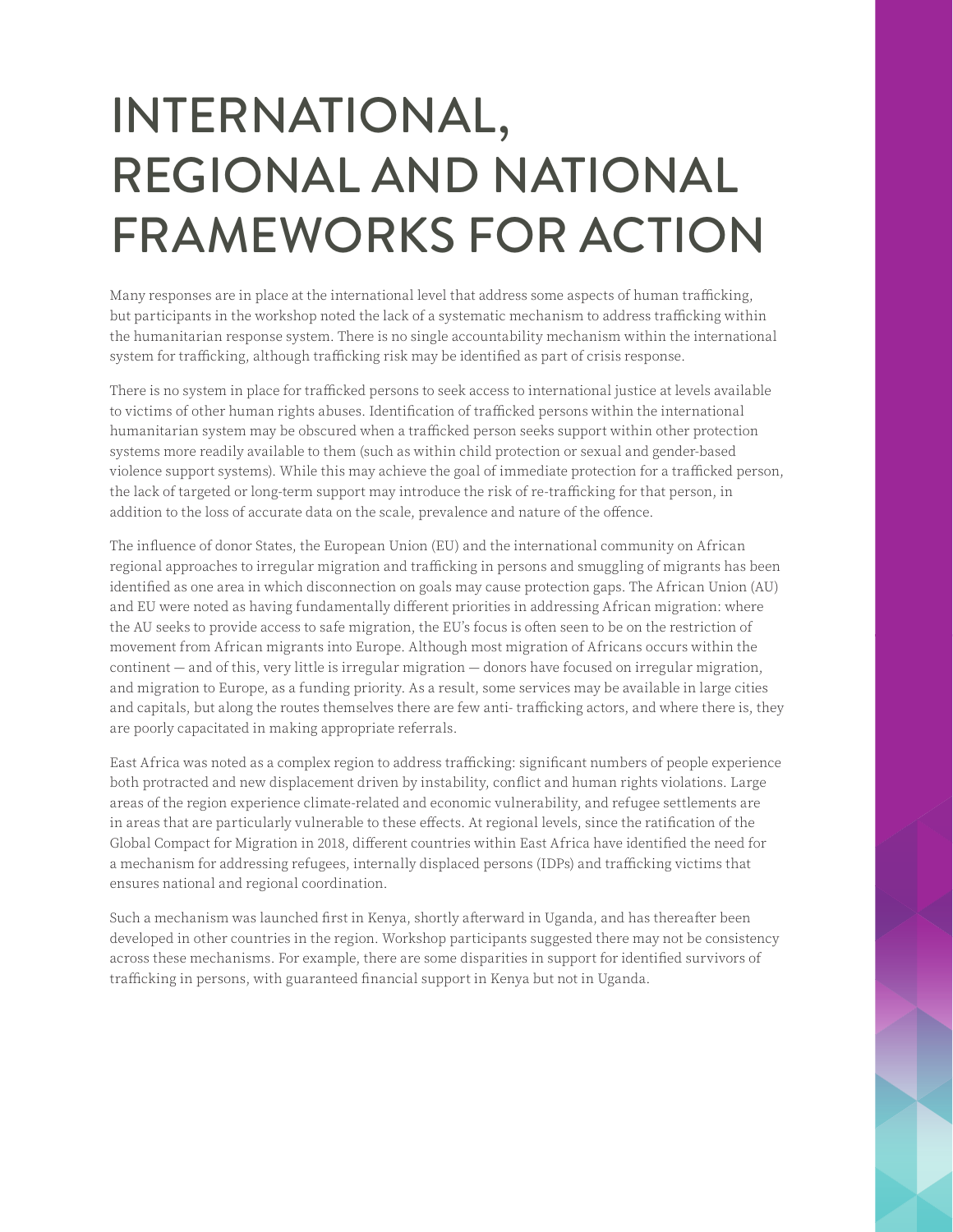### Recommendations

**The Palermo Protocol should be understood and implemented in complement with existing human rights treaties and instruments.** As the Palermo Protocol lacks an enforcement mechanism, this approach could support efforts to ensure States are engaging with obligations within their legal frameworks. The Convention on the Rights of the Child, the Committee on the Elimination of Discrimination Against Women, and the UN Convention against Torture and Other Cruel, Inhuman or Degrading Treatment or Punishment<sup>1</sup> all offer routes to address human rights violations including trafficking. In addition, international labour standards and human rights obligations related to economic inequality and racial justice should be considered.

The African Union Commission has a comprehensive Migration Policy Framework, $^2$  and this provides an opportunity for African States **to build collective leverage to address migration as a development opportunity while also recognizing irregular migrants as highly vulnerable to trafficking**. It calls upon member States to address root causes of irregular migration as well as to expand access to regular migration channels. Irregular migration, including trafficking, cannot be addressed without building greater capacity for African States to govern migration in all its aspects.

Much East African labour migration is destined for Gulf States; **a regional approach to labour migration agreements** with receiving countries could strengthen protection for migrants from unethical recruitment channels. With some African countries already hosting resources for their citizens working abroad in some Gulf States, **a principle of reciprocity** allowing workers abroad to access support regardless of their nationality would increase protections for all East African labour migrants. This reflects recommendations from the Inter-Agency Coordination Group Against Trafficking in Persons (ICAT), which recommended the creation of stronger regional protections for migrant workers. Harmonization of labour standards across East Africa would also support fair labour practices for migrants within the region.

**Employ Regional Economic Communities (RECs) to review and amend legislation** on trafficking in persons in all East African countries in order to harmonize definitions of the offence, referral pathways, and support for victims. The East African Community Trafficking in Persons Bill of 2016,<sup>3</sup> which has not yet been enacted into law, could provide one framework for such an approach. As RECs share borders, economic and social ideals, and similar manifestations of trafficking, they can provide additional support to a State-led response to address trafficking. This should also prioritize a coordinated system for screening at borders.

**Increase the use of human rights frameworks and their instruments in the approach to trafficking**, including in the Khartoum Process. Use the African Charter on the Rights and Welfare of the Child<sup>4</sup> and the African Charter on Human and Peoples' Rights<sup>5</sup> to increase accountability for States to implement protection of children, including refugee and internally-displaced children, through the African Committee of Experts and the African Commission on Human and Peoples' Rights.

<sup>1</sup> UN Committee Against Torture (CAT), "Implementation of Article 2 by States Parties," 24 January 2008, CAT/C/GC/2, <https://www.refworld.org/docid/47ac78ce2.html>.

<sup>2</sup> African Union, "The Revised Migration Policy Framework for Africa and Plan of Action (2018 – 2027)," Addis Ababa: 27 March 2018, [https://au.int/sites/default/files/newsevents/workingdocuments/32718-wd-english\\_re](https://au.int/sites/default/files/newsevents/workingdocuments/32718-wd-english_revised_au_migration_policy_framework_for_africa.pdf)[vised\\_au\\_migration\\_policy\\_framework\\_for\\_africa.pdf](https://au.int/sites/default/files/newsevents/workingdocuments/32718-wd-english_revised_au_migration_policy_framework_for_africa.pdf).

<sup>3</sup> The East African Community, "Community Counter-Trafficking in Persons Bill 2006," Arusha, 19 August 2016, <https://www.eala.org/index.php?/documents/view/the-eac-counter-trafficking-in-persons-bill2016>.

<sup>4</sup> African Union, "African Charter on the Rights and Welfare of the Child," Addis Ababa, 29 November 1999, <https://au.int/en/treaties/african-charter-rights-and-welfare-child>.

<sup>5</sup> Organization of African Unity "African Charter on Human and Peoples' Rights," Banjul, 21 October 1986 https:/[/www.achpr.org/legalinstruments/detail?id=49.](http://www.achpr.org/legalinstruments/detail?id=49)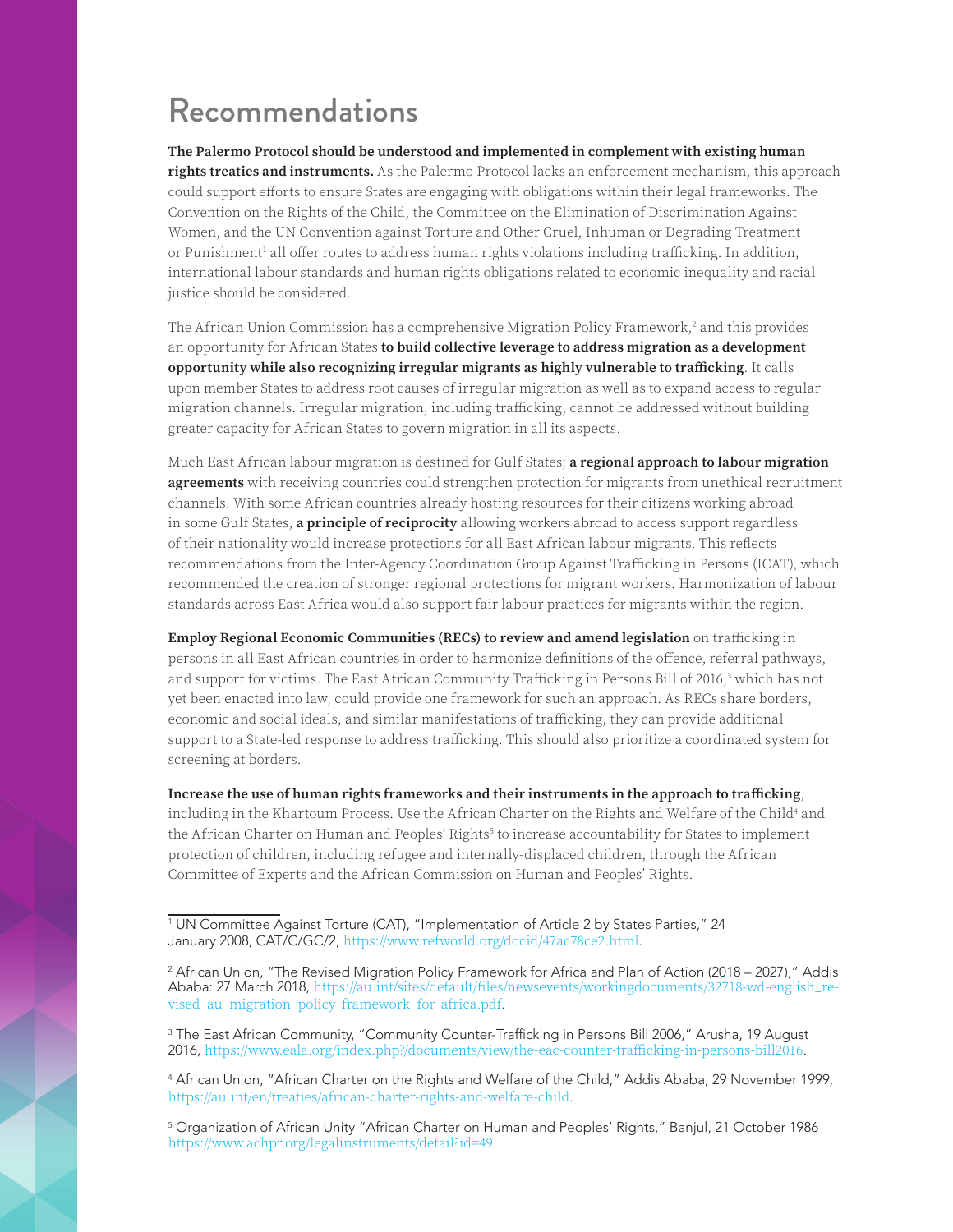Currently, the UN High Commissioner for Refugee Office of the Special Envoy for Mediterranean Routes is analysing movement across the Sahel and East Africa to map available support<sup>6</sup> for refugees, migrants and victims of abuses such as trafficking. This mapping is intended to **strengthen operational responses along African migration routes**. Similarly, the UNHCR-International Organization for Migration Global Protection Cluster is working to address trafficking in the context of internal displacement.

As States develop national coordination mechanisms on migration based on the Global Compact for Safe, Orderly and Regular Migration,<sup>7</sup> they should include sections on implementation of the Global Compact on Refugees<sup>8</sup> to **ensure that responses to refugees and migration are not done in silos**. At a regional level, approaches to this harmonization of the two Compacts could be addressed through the annual consultative process for all Intergovernmental Authority on Development (IGAD) countries.

<sup>6</sup> United Nations High Commissioner for Refugees, Mapping of Protection Services for Victims of Trafficking *and Other Vulnerable People on the Move in the Sahel and East Africa* (Geneva: UNHCR, 2021), [https://www.](https://www.unhcr.org/protection/migration/60ded10b4/mapping-protection-services-victims-trafficking-other-vulnerable-people.html) [unhcr.org/protection/migration/60ded10b4/mapping-protection-services-victims-trafficking-other-vulnera](https://www.unhcr.org/protection/migration/60ded10b4/mapping-protection-services-victims-trafficking-other-vulnerable-people.html)[ble-people.html](https://www.unhcr.org/protection/migration/60ded10b4/mapping-protection-services-victims-trafficking-other-vulnerable-people.html).

<sup>7</sup> Office of the United Nations High Commissioner for Human Rights, *Global Compact for Safe, Orderly, and Regular Migration (GCM)* (Marrakesh: OHCHR, 2018), [https://ohchr.org/EN/Issues/Migration/Pages/Global-](https://ohchr.org/EN/Issues/Migration/Pages/GlobalCompactforMigration.aspx)[CompactforMigration.aspx](https://ohchr.org/EN/Issues/Migration/Pages/GlobalCompactforMigration.aspx).

<sup>8</sup> United Nations High Commissioner for Refugees, *The Global Compact on Refugees* (New York: United Nations, 2018) <https://www.unhcr.org/en-us/the-global-compact-on-refugees.html>.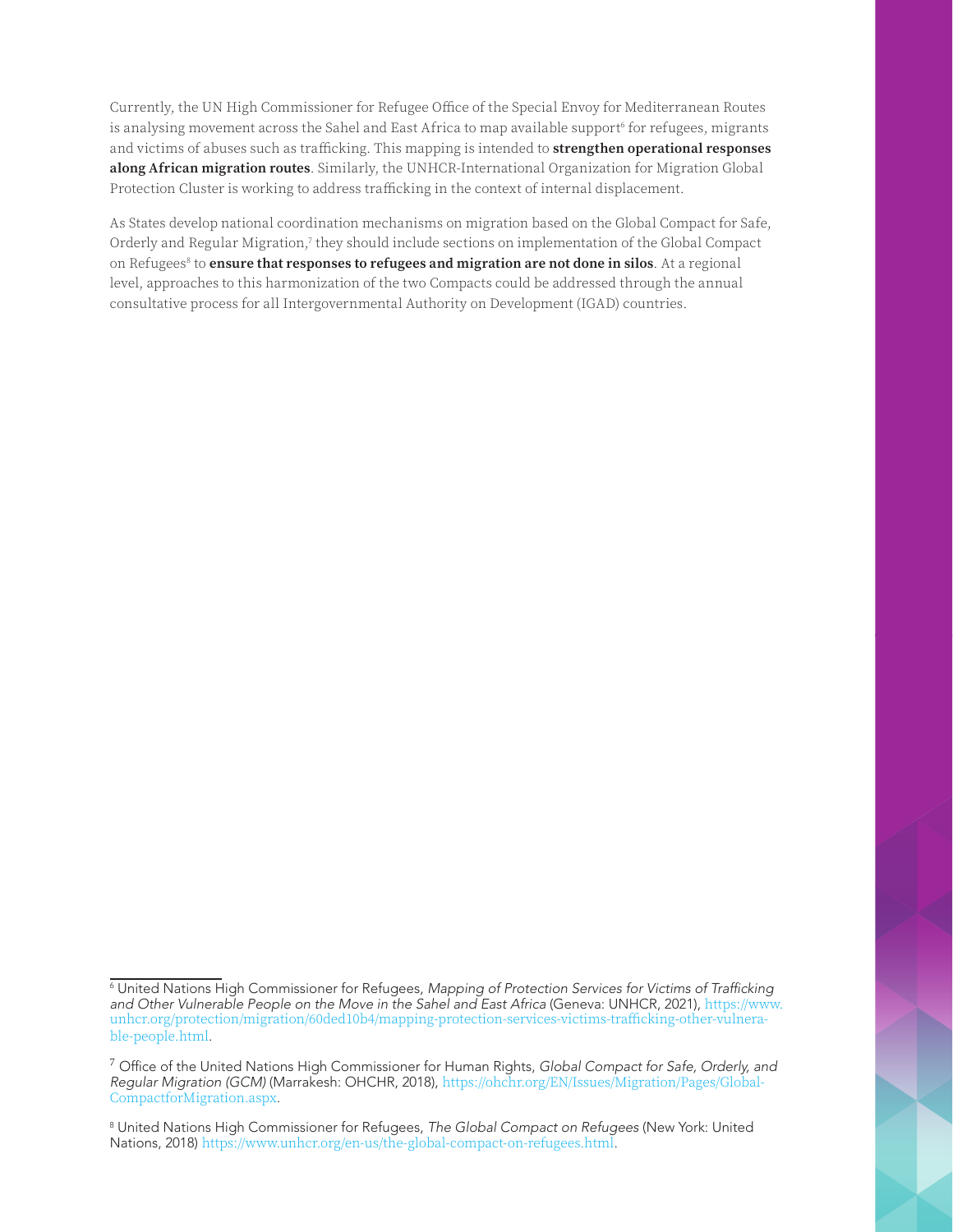## PARTNERSHIPS, COLLABORATION AND CAPACITY-BUILDING

Uganda has comprehensive laws and policies in place to address both refugee support and anti- trafficking measures. The Ministry of Internal Affairs manages coordination of anti-trafficking response within its Coordination Office for the Prevention of Trafficking in Persons (COPTIP), which acts as Secretariat for the National Task Force Against Human Trafficking. The National Task Force has been developing a database, informed by the National Referral Guidelines for Management of Victims of Trafficking. This database will launch soon and will require sustained and continuous training of stakeholders on its use for referrals.

The Office of the Prime Minister (OPM) manages refugee status determination and documentation with the support of other national and international agencies, and it represents refugee matters at the National Task Force level. Workshop participants noted a lack of clarity, however, regarding who holds the responsibility for documentation of trafficking in refugee populations, what information is gathered, or how it is shared. Some cases of trafficking do come to OPM, particularly as Uganda's refugee acceptance policy provides some opportunity for trafficked people to be moved across borders under the disguise of seeking asylum. When such cases are identified in refugee screenings, they are referred to legal authorities to proceed with investigation and prosecution.

The 2009 Prevention of Trafficking in Persons Act is described as both progressive and comprehensive in terms of its provisions, but the workshop conversation suggested that issues remain in implementation, including levels of comprehension and knowledge among duty bearers and front-line responders charged with its implementation. The Office of the Director of Public Prosecutions (ODPP) has taken on an increasingly active role in investigations of trafficking cases and has found that approach to generate better cooperation and evidence, leading to more successful prosecution. ODPP has experienced documentation challenges where identification takes place through investigation of sexual crimes, or when cases are referred to the Department of Sexual Crimes because it is better capacitated to prosecute cases. As with the international humanitarian context described above, this probably results in an undercount of trafficking cases.

Civil society organizations (CSOs) have worked with the Government to support anti-trafficking measures. The Uganda Coalition Against Trafficking in Persons (UCATIP) brings together civil society actors who work across the full range of anti-trafficking activities nationally, and they hold membership within COPTIP.

The most significant gap, cited throughout pre- workshop interviews and in the workshop itself, is a lack of resources and funding. Lack of capacitation creates challenges for CSOs as well as government actors to effectively coordinate, including coordination across borders. Insufficient shelters and survivor support systems cause people who have experienced trafficking to drift away from participation in documentation, investigation and prosecution processes. Men may be particularly likely to disappear from documentation and justice processes, as there are significantly fewer shelters or support services available to them, and few options for a family to receive support together. These capacity issues worsen in remote areas, meaning that trafficking is likely to be unevenly identified and documented across Uganda.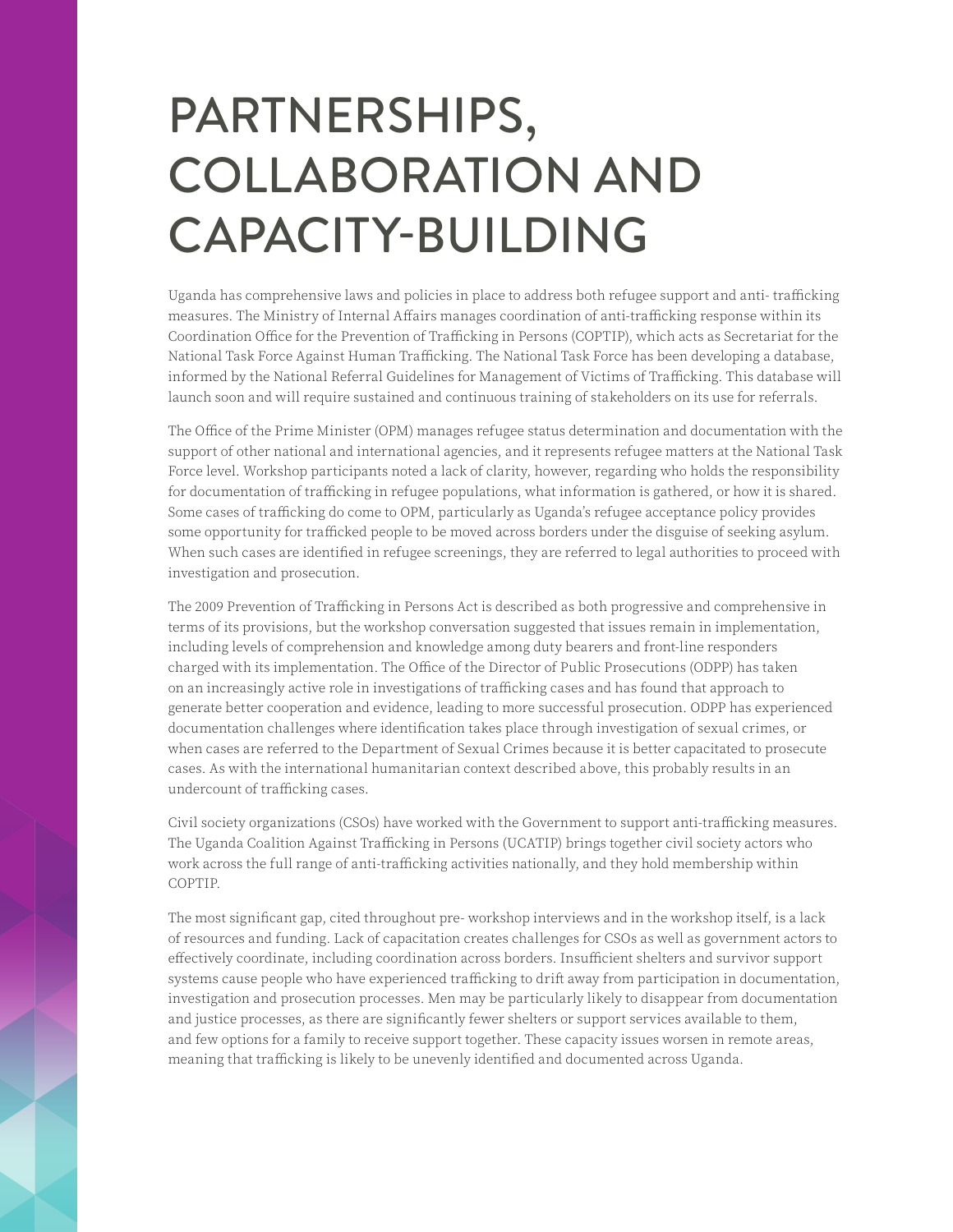### Recommendations

**Coordination between refugee protection systems and anti-trafficking authorities would improve identification and prevention of trafficking in Uganda.** To achieve this, there is a need for more synergies between asylum actors and those working on trafficking. One promising model for this can be seen in the collaboration between UNHCR's Country Office in Italy and the Italian Asylum Commission to define procedures to identify trafficking within the asylum process.

**The anti-trafficking unit in the ODPP will require additional resources** to manage identification, investigation and documentation of trafficking cases, including funding to police. Having prosecutors lead investigations with police will achieve the best admissible evidence. During the COVID-19 pandemic, reported cases increased while capacity to investigate was diminished by lockdowns. These cases should address and documented, and investigators need more resources to achieve this.

**The investigation and documentation of trafficking in Uganda requires clear referral pathways through victim protection guidelines, including child-centred spaces and separate spaces where male and female victims can access support.** This should include a national witness protection act. The ODPP maintains child-centred spaces in all 16 regional offices for children who have experienced trafficking, and field officers should use this resource.

As trafficking is identified and remedied at local levels, **a local approach is needed to organize against trafficking**. This may require reframing trafficking in ways that are comprehensible and applicable to local contexts. Funders need to draw on local and grassroots expertise to shape projects, including survivor expertise, and community actors and stakeholders should be engaged throughout the implementation process.

Similarly, **anti-trafficking resilience would be improved by better community education**, including among refugee communities, duty bearers and host communities. While there is some awareness of trafficking, many communities are not aware of its nuances: that it can take place without border crossing, that it can take place with parental consent, and that it can be embedded in traditional cultural practices. Information should be presented in local languages and in ways that recognize local contexts.

As also noted in the AU Migration Policy Framework (discussed above), **root causes and push factors need to be addressed to address vulnerability to trafficking**. Trafficking results from both social and economic exclusion, and in sensitizing vulnerable individuals and communities to their risk, the context in which they encounter risk must be addressed. A consideration of push factors to risky migration should be combined with creations of programmes for community and individual resilience (for example, self-help groups, savings and loans, skills and livelihoods training).

**Robust partnerships will address trafficking more successfully than a single approach.** Trafficking cannot be left to be addressed solely through a prosecutorial lens: it is important to engage with a plurality of actors. The health-care sector has a major role in the identification of trafficking as well as its remediation and in support to survivors. Within national contexts, international non- governmental organizations are critical to support the identification and referral of cases, as well as provision of support. This can include offering training to duty bearers (such training should be peer-reviewed and accredited), offering community support and sensitization and monitoring of progress.

**Ongoing education and training of duty bearers is necessary to properly identify and prevent trafficking.** This includes training on identification of all acts of trafficking, including recruitment, transport, and harbouring of victims. Duty bearers may not be aware that family members and friends of the victim may be culpable in trafficking.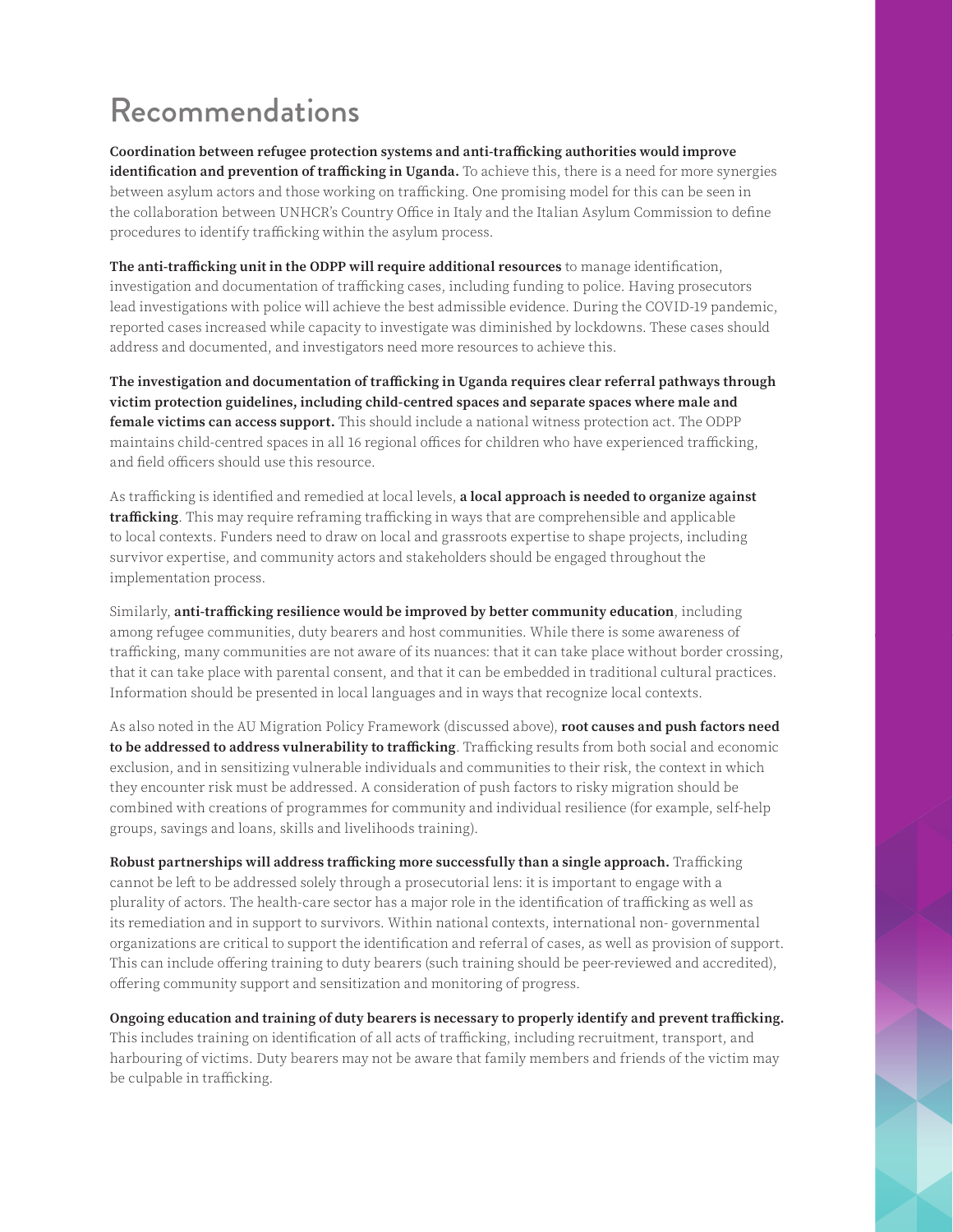## IDENTIFICATION AND DATA

The Uganda Ministry of Internal Affairs adopted National Referral Guidelines for Management of Victims of Trafficking with the launch of its second National Action Plan in July 2020. Despite progress in training and capacity-building for identification and referrals, documentation of cases of trafficking among refugees and asylum seekers in Uganda is an ongoing challenge due to a variety of factors. One has been the difficulty of screening in mass displacement contexts where the responsible agents have limited screening capacity. In discussion on whether agents should be held responsible for failure to identify victims through screening, workshop participants noted that victims are not always aware they are being trafficked or do not consider themselves to be victims of trafficking, and even if they do, are frequently coached to evade detection by those involved in the screening system.

Additionally, the varied experiences of people on the move may include trafficking as well as smuggling; an experience of trafficking can lead to asylum-seeking, and a person who has been granted refugee status may then be trafficked. This can complicate the screening and documentation process.

In some cases, lack of identification may result from tensions between local experiences and values, and national or international frameworks to address human trafficking and protection of vulnerable communities. Among local communities, individuals may be willing to accept conditions that may not align with international or national standards — child labour and child marriage being two examples of this. Terminologies that describe the forms of exploitation experienced by communities and individuals may alienate those individuals or their communities (as in the use of the term "slavery" in the African context).

Other issues cited that impede effective identification and prosecution of trafficking in persons in Uganda include a lack of awareness at local levels of the existence of a National Referral Mechanism, and a lack of clarity about which agency inputs a case into COPTIP's case documentation database.

Beyond the negative consequences for the victim (from risk of re-trafficking to the loss of necessary longterm support), the lack of proper identification of trafficking has other risks: the lack of accountability for the crime of trafficking at international and national levels leads to continued impunity for perpetrators and results in victims who see no value in disclosure. One recent example of this can be seen in Ethiopia, where reports to the Office of the High Commissioner for Human Rights and the Ethiopian Human Rights Commission described incidents<sup>9</sup> the category of trafficking for sexual exploitation. They were not, however, described, investigated or prosecuted as such, allowing continued impunity and depriving victims and survivors of assistance and protection.

Finally, data collection and documentation are necessary for improved identification and effective antitrafficking work, and the lack of accurate data on trafficking of refugees and asylum seekers impedes the prevention of exploitation of these communities. The under- identification of certain categories of victims of trafficking (for example, men, boys and LGBTQ persons) results in a lack of adequate support for them as well as the continuation of exploitation.

<sup>9</sup> "Deputy High Commissioner for Human Rights Urges All Parties to Pull Back from a Posture of War in Ethiopia," United Nations Information Service in Geneva, 17 December 2021, [https://www.ohchr.org/en/press-re](https://www.ohchr.org/en/press-releases/2021/12/deputy-high-commissioner-human-rights-urges-all-parties-pull-back-posture)[leases/2021/12/deputy-high-commissioner-human-rights-urges-all-parties-pull-back-posture](https://www.ohchr.org/en/press-releases/2021/12/deputy-high-commissioner-human-rights-urges-all-parties-pull-back-posture).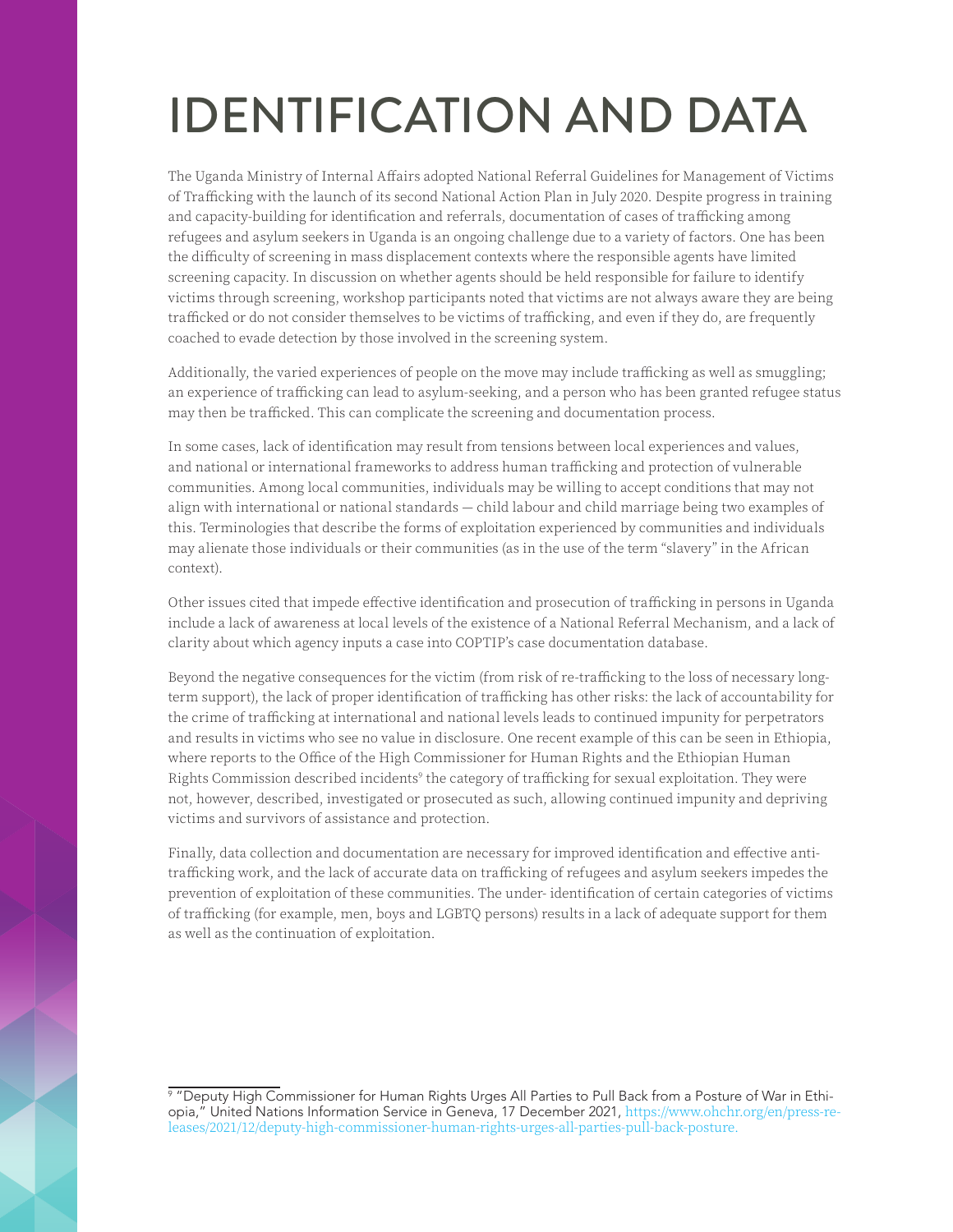### Recommendations

**All duty bearers who interact with refugee communities require specialized training on how trafficking presents itself in local contexts.** This includes police, military, administrators and community leaders. Definitions of trafficking should be wider to include local contexts and experiences. Trafficking enumerators should not approach trafficking purposes listed in the Palermo Protocol as exhaustive. **The health-care sector is well-positioned to identify cases of trafficking as well as provide general screening of vulnerable communities and should be part of front-line response.**

Data collection should be integrated into existing systems. Where direct questions may be generally less effective, it may be more useful to look at proxy/indirect indicators. For humanitarian actors in global protection cluster systems, data collection in displacement contexts occurs in the process of registration and needs assessments. Appropriate identification and reporting can be limited by the brevity of screening processes. In these cases, a successful approach to identification or estimation of prevalence can be to **triangulate administrative data with front- line agents' experiences of what is happening on the ground**: who is entering settlements regularly or who is offering employment to residents. This approach may offer useful direction on the types and prevalence of risks to guide later interventions and discussions.

However, such an approach should also include **follow-up research to test whether such assumed prevalence is accurate** and to provide a fuller picture of the types of trafficking experienced by refugees and asylum seekers. Proxy indicators require further research to determine which actually lead investigators to situations of trafficking (or vulnerability to trafficking).

When collecting data, investigators should respect the agency of the person they are surveying and take care to avoid unnecessary or repetitive questioning that may risk re traumatization. **Data collection should be victim-centred**, and to collect information, it is important to not treat trafficked persons as offenders. Trafficked persons need to be informed of rights, confidentiality, consent and court procedures in a language they understand. A victim-centered and survivor informed approach can support the development of better questions to identify trafficking cases with lower risk of re- traumatization.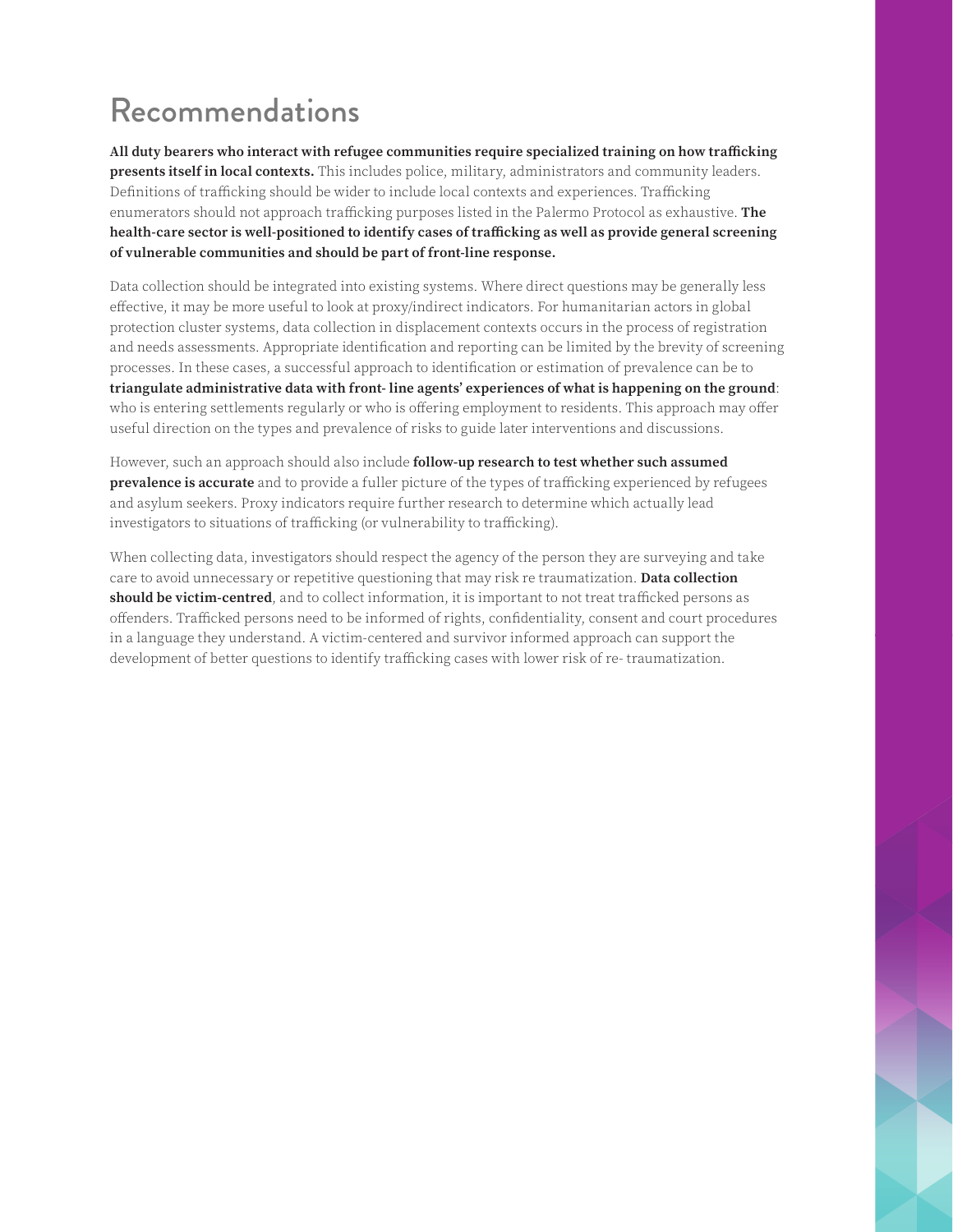## ANNEX: RESEARCH AND RESOURCES

The following resources were suggested by participants before and during the workshop:

#### MORE INFORMATION ON TRAFFICKING, REFUGEES, AND PEOPLE ON THE MOVE IN UGANDA AND IN THE EAST AFRICA REGION:

- Uganda: Refugee Policy Review Framework Country Summary as of 30 June 2020 (March 2022): [https://reliefweb.int/report/uganda/uganda-refugee-policy-review-framework-country-summary-](https://reliefweb.int/report/uganda/uganda-refugee-policy-review-framework-country-summary-30-june-2020-march-2022)[30-june-2020-march-2022](https://reliefweb.int/report/uganda/uganda-refugee-policy-review-framework-country-summary-30-june-2020-march-2022)
- Government of Uganda Office of the Prime Minister: Uganda Refugees & Asylum Seekers as of 30 November 2021: [https://reliefweb.int/report/uganda/government-uganda-office-prime-minister](https://reliefweb.int/report/uganda/government-uganda-office-prime-minister-uganda-refugees-asylum-seekers-30-november)[uganda-refugees-asylum-seekers-30-november](https://reliefweb.int/report/uganda/government-uganda-office-prime-minister-uganda-refugees-asylum-seekers-30-november)
- OMCT Report: The Torture Roads: The Cycle of Abuse Against People on the Move in Africa: [https://www.omct.org/site-resources/files/The-Torture-Roads.pdf](http://www.omct.org/site-resources/files/The-Torture-Roads.pdf)
- On this journey, no one cares if you live or die. Abuse, protection, and justice along routes between East and West Africa and Africa's Mediterranean coast: [https://www.unhcr.org/](https://www.unhcr.org/protection/operations/5f2129fb4/journey-cares-live-die-abuse-protection-justice-along-routes-east-west.html) [protection/operations/5f2129fb4/journey-cares-live-die-abuse-protection-justice-along-routes](https://www.unhcr.org/protection/operations/5f2129fb4/journey-cares-live-die-abuse-protection-justice-along-routes-east-west.html)[east-west.html](https://www.unhcr.org/protection/operations/5f2129fb4/journey-cares-live-die-abuse-protection-justice-along-routes-east-west.html)
- Mapping of Protection Services for Victims of Trafficking and Other Vulnerable People on the Move in the Sahel and East Africa: [https://www.unhcr.org/protection/migration/60ded10b4/](https://www.unhcr.org/protection/migration/60ded10b4/mapping-protection-services-victims-trafficking-other-vulnerable-people.html) [mapping-protection-services-victims-trafficking-other-vulnerable-people.html](https://www.unhcr.org/protection/migration/60ded10b4/mapping-protection-services-victims-trafficking-other-vulnerable-people.html)
- University of Nottingham Rights Lab Reports on Community Resilience in Senegal and Kenya:
	- Senegal: [https://www.nottingham.ac.uk/research/beacons-of-excellence/rights-lab/](https://www.nottingham.ac.uk/research/beacons-of-excellence/rights-lab/resources/reports-and-briefings/2021/july/building-resilience-against-exploitation-in-senegal-in-the-context-of-covid-19.pdf) [resources/reports-and-briefings/2021/july/building-resilience-against-exploitation-in](https://www.nottingham.ac.uk/research/beacons-of-excellence/rights-lab/resources/reports-and-briefings/2021/july/building-resilience-against-exploitation-in-senegal-in-the-context-of-covid-19.pdf)[senegal-in-the-context-of-covid-19.pdf](https://www.nottingham.ac.uk/research/beacons-of-excellence/rights-lab/resources/reports-and-briefings/2021/july/building-resilience-against-exploitation-in-senegal-in-the-context-of-covid-19.pdf)
	- Kenya: [https://www.nottingham.ac.uk/research/beacons-of-excellence/rights-lab/](https://www.nottingham.ac.uk/research/beacons-of-excellence/rights-lab/resources/reports-and-briefings/2021/july/building-resilience-against-exploitation-in-kenya-in-the-context-of-covid-19.pdf) [resources/reports-and-briefings/2021/july/building-resilience-against-exploitation-in](https://www.nottingham.ac.uk/research/beacons-of-excellence/rights-lab/resources/reports-and-briefings/2021/july/building-resilience-against-exploitation-in-kenya-in-the-context-of-covid-19.pdf)[kenya-in-the-context-of-covid-19.pdf](https://www.nottingham.ac.uk/research/beacons-of-excellence/rights-lab/resources/reports-and-briefings/2021/july/building-resilience-against-exploitation-in-kenya-in-the-context-of-covid-19.pdf)

#### MORE INFORMATION ON FRAMEWORKS FOR PROTECTION:

- An Introductory Guide to Anti-Trafficking Action in Internal Displacement Contexts: [https://](https://www.globalprotectioncluster.org/2020/11/26/an-introductory-guide-to-anti-trafficking-action-in-internal-displacement-contexts/) [www.globalprotectioncluster.org/2020/11/26/an-introductory-guide-to-anti-trafficking-action-in](https://www.globalprotectioncluster.org/2020/11/26/an-introductory-guide-to-anti-trafficking-action-in-internal-displacement-contexts/)[internal-displacement-contexts/](https://www.globalprotectioncluster.org/2020/11/26/an-introductory-guide-to-anti-trafficking-action-in-internal-displacement-contexts/)
- IOM Guide to Counter-trafficking in Emergencies: [https://publications.iom.int/books/](https://publications.iom.int/books/countertrafficking-emergencies-information-management-guide) [countertrafficking-emergencies-information-management-guide](https://publications.iom.int/books/countertrafficking-emergencies-information-management-guide)
- IOM Handbook on Protection and Assistance to Migrants Vulnerable to Violence, Exploitation and Abuse: [https://publications.iom.int/books/iom-handbook-migrants-vulnerable-violence](https://publications.iom.int/books/iom-handbook-migrants-vulnerable-violence-exploitation-and-abuse)[exploitation-and-abuse](https://publications.iom.int/books/iom-handbook-migrants-vulnerable-violence-exploitation-and-abuse)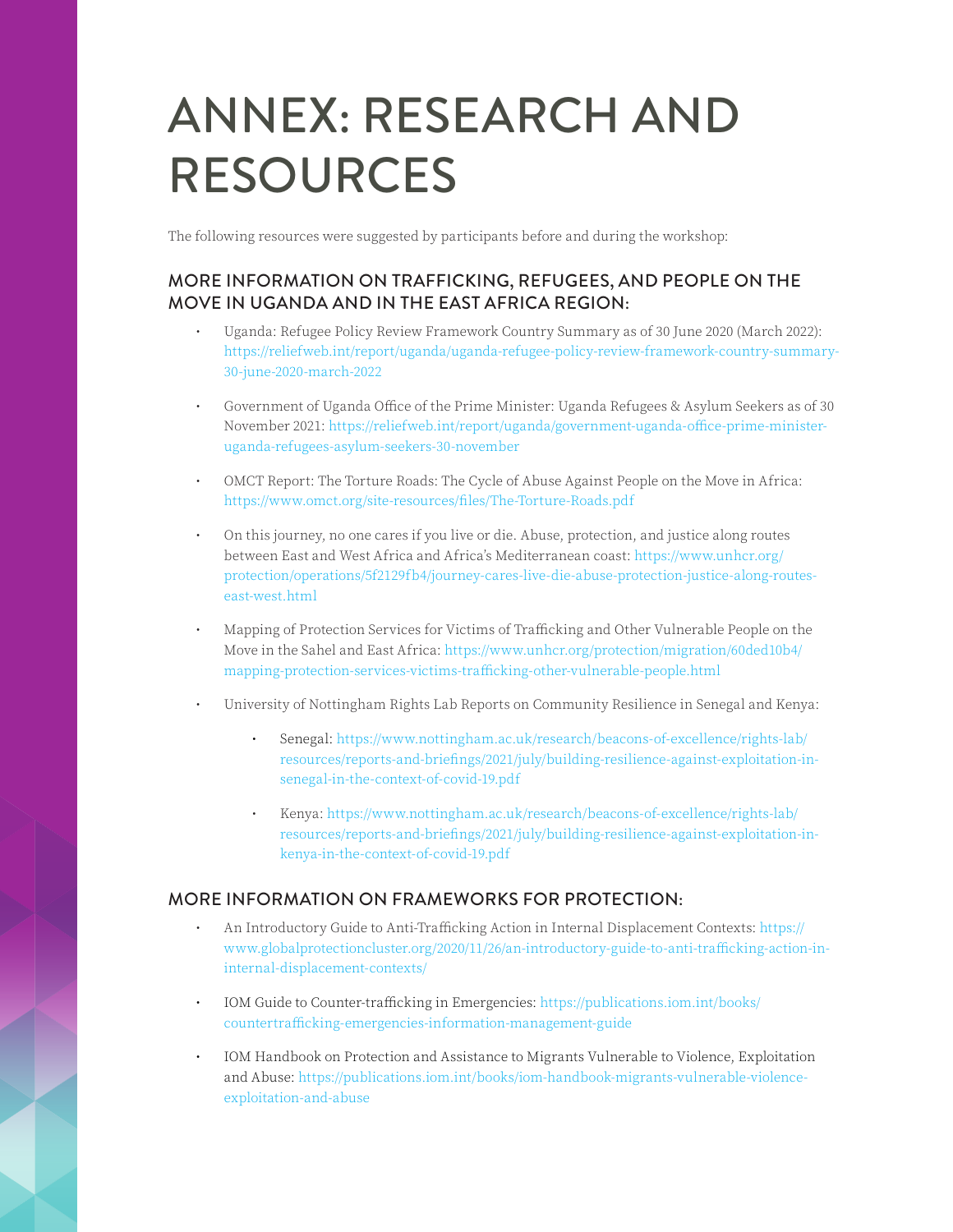- Delta 8.7 Crisis Policy Guide: [http://collections.unu.edu/eserv/UNU:8065/Delta87\\_](http://collections.unu.edu/eserv/UNU:8065/Delta87_CrisisPolicyGuide.pdf) [CrisisPolicyGuide.pdf](http://collections.unu.edu/eserv/UNU:8065/Delta87_CrisisPolicyGuide.pdf)
- 20 Years After Palermo Protocol: Towards a stronger East African regional anti-trafficking framework: [https://ohrh.law.ox.ac.uk/20-years-after-palermo-protocol-towards-a-stronger-east](https://ohrh.law.ox.ac.uk/20-years-after-palermo-protocol-towards-a-stronger-east-african-regional-anti-trafficking-framework/ )[african-regional-anti-trafficking-framework/](https://ohrh.law.ox.ac.uk/20-years-after-palermo-protocol-towards-a-stronger-east-african-regional-anti-trafficking-framework/ )
- Prevention is better than cure: The states obligation to prevent child trafficking: [https://www.](https://www.universiteitleiden.nl/binaries/content/assets/rechtsgeleerdheid/instituut-voor-privaatrecht/jeugdrecht/prevention-is-better-than-cure---the-states-obligation-to-prevent-child-trafficking.pdf) [universiteitleiden.nl/binaries/content/assets/rechtsgeleerdheid/instituut-voor-privaatrecht/](https://www.universiteitleiden.nl/binaries/content/assets/rechtsgeleerdheid/instituut-voor-privaatrecht/jeugdrecht/prevention-is-better-than-cure---the-states-obligation-to-prevent-child-trafficking.pdf) [jeugdrecht/prevention-is-better-than-cure---the-states-obligation-to-prevent-child-trafficking.pdf](https://www.universiteitleiden.nl/binaries/content/assets/rechtsgeleerdheid/instituut-voor-privaatrecht/jeugdrecht/prevention-is-better-than-cure---the-states-obligation-to-prevent-child-trafficking.pdf)

### HEALTH-CARE SECTOR RESPONSE, BEST PRACTICE AND TOOLS

- PEARR Tool:<https://healtrafficking.org/resources/pearr-tool/>
- Heal Trafficking Disabilities: <https://healtrafficking.org/disabilities>

#### DATA AND MEASUREMENT

- Somali NGOs collaborate to map regional trafficking routes: [https://delta87.org/2021/12/](https://delta87.org/2021/12/somali-anti-trafficking-csos-embrace-information-sharing-regions-first-collaborative-data-collection-exercise/ ) [somali-anti-trafficking-csos-embrace-information-sharing-regions-first-collaborative](https://delta87.org/2021/12/somali-anti-trafficking-csos-embrace-information-sharing-regions-first-collaborative-data-collection-exercise/ )[data-collection-exercise/](https://delta87.org/2021/12/somali-anti-trafficking-csos-embrace-information-sharing-regions-first-collaborative-data-collection-exercise/ )
- Mapping of Kenyan' human trafficking routes data highlights regional dynamics: [https://](https://freedomcollaborative.org/kenya-data-collection-eng) [freedomcollaborative.org/kenya-data-collection-eng](https://freedomcollaborative.org/kenya-data-collection-eng)
- Global synthetic dataset on human trafficking: [https://www.iom.int/news/iom-microsoft](https://www.iom.int/news/iom-microsoft-collaboration-enables-release-largest-public-dataset-bolster-fight-against-human-trafficking)[collaboration-enables-release-largest-public-dataset-bolster-fight-against-human](https://www.iom.int/news/iom-microsoft-collaboration-enables-release-largest-public-dataset-bolster-fight-against-human-trafficking)[trafficking](https://www.iom.int/news/iom-microsoft-collaboration-enables-release-largest-public-dataset-bolster-fight-against-human-trafficking)
- Counter Trafficking Data Collaborative (CTDC) Global Data Hub: [https://www.](https://www.ctdatacollaborative.org/) [ctdatacollaborative.org/](https://www.ctdatacollaborative.org/)